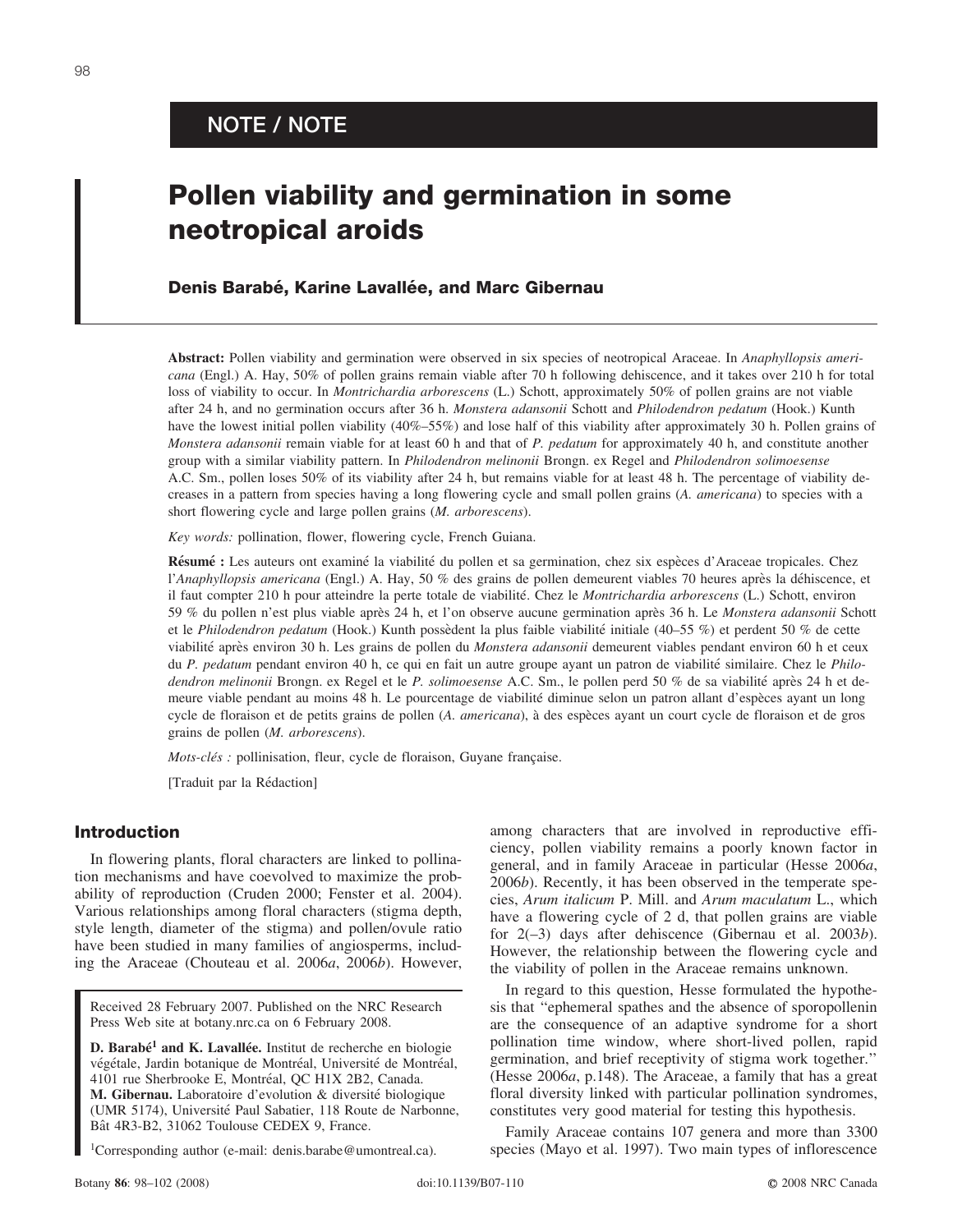**Table 1.** Pollen characteristics: length, width, volume, and germination time at anthesis.

| Species                                | Pollen grain<br>length $(\mu m)$ | Pollen grain<br>width $(\mu m)$ | Pollen grain<br>volume $(\mu m^3) \times 10^3$ | Statistical<br>groups | Germination<br>time* $(h)$ |
|----------------------------------------|----------------------------------|---------------------------------|------------------------------------------------|-----------------------|----------------------------|
| Anaphyllopsis americana ( $n = 30$ )   | $30.4 \pm 1.7$                   | $30.4 \pm 1.7$                  | $14.8 \pm 2.4$                                 | a                     | $2.0 \pm 0$                |
| Monstera adansonii ( $n = 40$ )        | $55.8 \pm 1.9$                   | $47.6 \pm 0.6$                  | $66.1 \pm 9.6$                                 |                       | $1.1 \pm 0.6$              |
| Montrichardia arborescens $(n = 40)$   | $122.6 \pm 8.6$                  | $90.8 \pm 5.4$                  | $532.7+92.3$                                   | c                     | $0.6 \pm 0.2$              |
| Philodendron melinonii ( $n = 50$ )    | $59.4 \pm 3.4$                   | $42.5 \pm 1.3$                  | $56.4 \pm 6.4$                                 |                       | $0.4\pm 0.1$               |
| Philodendron pedatum $(n = 50)$        | $60.1 \pm 2.5$                   | $40.9 \pm 1.6$                  | $52.8 \pm 6.3$                                 |                       | $0.5 \pm 0$                |
| Philodendron solimoesense ( $n = 65$ ) | $64.3 \pm 1.2$                   | $42.6 \pm 1.2$                  | $61.1 \pm 4.6$                                 |                       | $0.5 \pm 0.3$              |

**Note:** Pollen grain volume varied significantly among species (Anova:  $F_{5,279} = 564.2$ ,  $P = 7 \times 10^{-12}$ ), and species with different letters were statistically different (Bonferroni adjustments  $P = 1.5 \times 10^{-14}$ ); *n*, number of samples; asterisk indicates 3–7 replicates depending on the species.

can be identified in the family: (*i*) those with only bisexual flowers represented by the genus *Anthurium*, and (*ii*) those with unisexual flowers represented by the genus *Philodendron*. On inflorescences of the *Philodendron* type, the female flowers are located in the lower portion and the male flowers in the upper portion. An intermediate zone of sterile, male flowers is also present in certain genera (e.g., *Caladium*, *Philodendron*).

In tropical aroids, inflorescences with bisexual flowers are associated with a long flowering cycle (14–21 d), for example in *Anaphyllopsis* and *Anthurium* or, to use Hesse's terminology, with a long ''pollination time window''. On the contrary, inflorescences with unisexual flowers such as *Philodendron* or *Montrichardia*, are linked to a short flowering cycle (2 d). One may also find inflorescences with bisexual flowers (*Monstera*; M. Chouteau, D. Barabé, and M. Gibernau, unpublished data, 2004) or unisexual flowers (*Anchomanes*; Beath 1993) possessing an intermediate flowering cycle (6–8 d).

To test Hesse's hypothesis (2006*a*, 2006*b*), we used data collected on two bisexual species (*Anaphyllopsis americana* (Engl.) A. Hay, *Monstera adansonii* Schott) and four unisexual species (*Montrichardia arborescens* (L.) Schott, *Philodendron melinonii* Brongn. ex Regel, *Philodendron pedatum* (Hook.) Kunth, *Philodendron solimoesense* A.C. Sm.). These species have either long (*Anaphyllopsis*), intermediate (*Monstera adansonii*), or short flowering cycles (*Montrichardia arborescens*, *Philodendron melinonii*, *P. pedatum*, *P. solimoesense*).

In the general context of pollination time window, the purposes of our paper are (*i*) to determine the rate of pollen germination in species belonging to genera with bisexual flowers versus genera with unisexual flowers in the Araceae; (*ii*) to analyze the viability of pollen with respect to the pollination time window.

#### **Material and methods**

Material used in this study was collected in French Guiana between May and August 2003. Voucher specimens of the six species studied are deposited at the Marie-Victorin Herbarium (MT): *Anaphyllopsis americana* (Engl.) A. Hay (*Barabe´ et al.* 258), *Monstera adansonii* (*Chouteau & Lavalle´e 5*), *Montrichardia arborescens* (*Barabe´ et al. 263*), *Philodendron melinonii* (*Barabe´ et al. 261*), *Philodendron* *pedatum* (*Barabe´ et al.* 259), *Philodendron solimoesense* (*Barabe´ 42*).

#### **Pollen characteristics**

The size of pollen grains was estimated by measuring the diameter of the polar (i.e., length) and equatorial (i.e., width) axes of the grains from dehisced anthers. Measurements were made with an ocular micrometer at  $630\times$ . Between 30 and 65 pollen grains per species were measured (see Table 1 for the exact sample sizes). For each species the pollen was collected on at least three different inflorescences. The volume of a single pollen grain was estimated by the formula  $\pi PE^2/6$  (Harder 1998), where *P* is the polar axis and *E* the equatorial axis diameter. Pollen volume means were compared among species using Anova after log-transformation of the data (Systat 1998). A post-hoc test with a Bonferroni adjustment was performed to determine which pairs of means differ significantly.

#### **Germination**

Pollen grains of different species were collected at anther dehiscence during the flowering cycle. For each species, the pollen was collected on at least three different inflorescences and stored in Eppendorf tubes at room temperature  $(27.5 \pm 1)$ 4.3  $\degree$ C). To test pollen grain viability, germination tests were performed. Every 12 h for 9 consecutive days (0, 12, 24...216 h), pollen grains (100–200) were taken from the stored tubes, placed into a fresh growing solution on a haemocytometer slide, and observed under a microscope. The growing medium was a modified Brewbaker and Kwack solution (BK Solution) with 10% sucrose (Brewbaker and Kwack 1963). The pollen began to germinate 15– 30 min (e.g., *P. melinonii*, *Montrichardia arborescens*) to 120 min (*Anaphyllopsis americana)* after its deposition in the growing solution. We counted the proportion of pollen grains that had germinated by using a sample of 100 to 200 grains depending on the species. For each period of time, the number of counts per species varies from 3 to 7 depending on material availability.

The comparison of germination rates among species was performed using a generalized linear model analysis (GLIM 1986) with a binomial error (proportion data,  $\chi^2$  statistics). First, the 6-level factor ''species'' was fitted to the data (full model). Afterwards, simplified models grouping certain species were adjusted to the data and only the one which was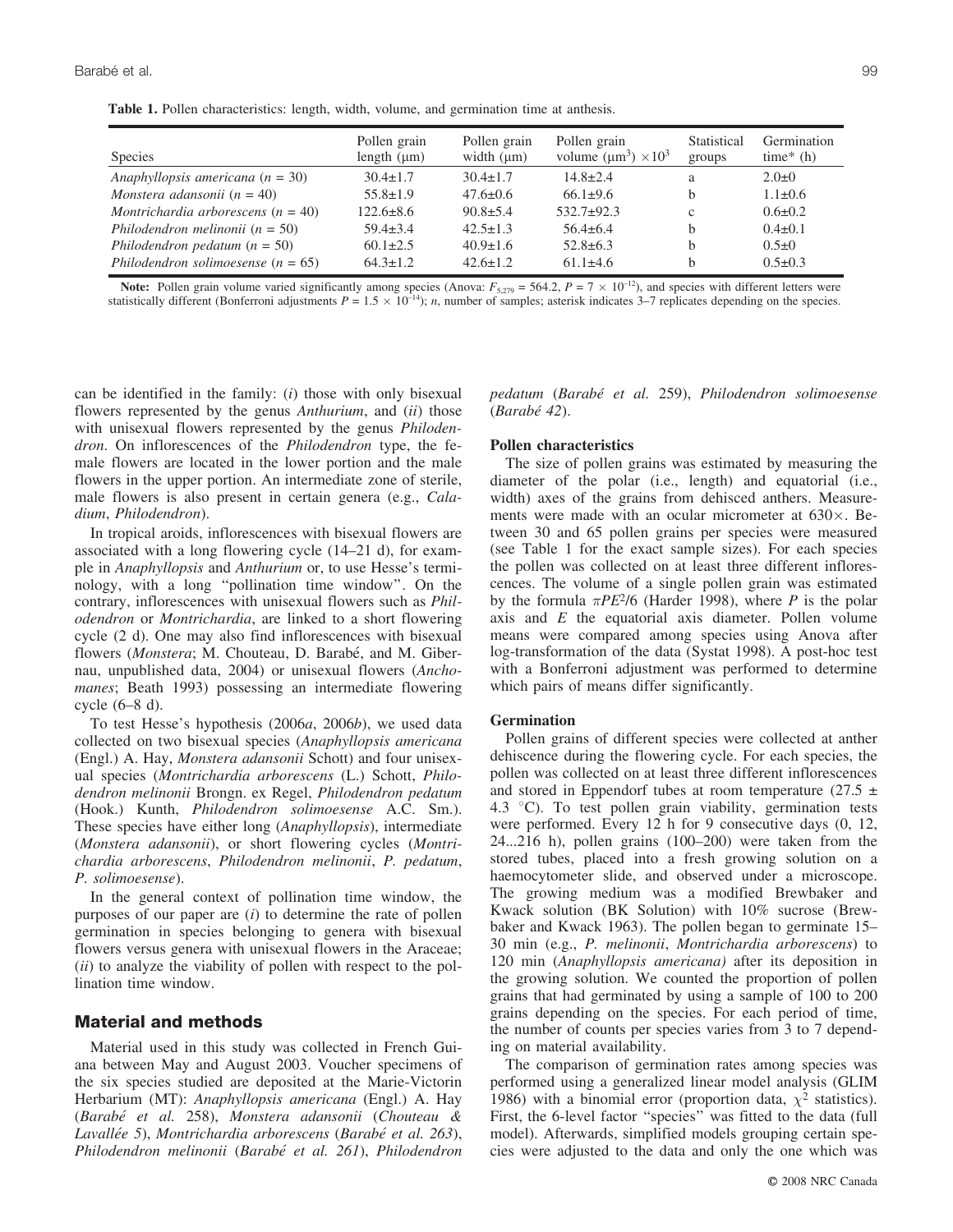

**Fig. 1.** Variation in germination percentage in relation to time (i.e., age) since pollen dehiscence for the six studied aroids.

**Table 2.** Regression equations and squared multiple *R*'s for each aroid studied between pollen germination rate and age.

| <b>Species</b>            | Regression              | $R^2$ | Group        |
|---------------------------|-------------------------|-------|--------------|
| Anaphyllopsis americana   | $Y = -0.0038X + 0.7639$ | 0.82  | a            |
| Monstera adansonii        | $Y = -0.0088X + 0.5207$ | 0.72  | $\mathbf{c}$ |
| Montrichardia arborescens | $Y = -0.0158X + 0.6484$ | 0.82  | d            |
| Philodendron melinonii    | $Y = -0.0159X + 0.8776$ | 0.71  | b            |
| P. pedatum                | $Y = -0.0076X + 0.4210$ | 0.33  | $\mathbf{c}$ |
| P. solimoesense           | $Y = -0.017X + 0.8808$  | 0.65  | b            |

**Note:** The generalized linear model analysis indicates that the negative relationships between pollen germination rate and age vary among species (full model:  $\chi^2_{11} = 200$ ,  $P < 10^{-5}$ ). Species with different letters show significant different negative regressions (simplified model:  $\chi^2$ <sub>7</sub> = 199.6, *P* < 10<sup>-5</sup>). The simplified model is not statistically different from the full model ( $\chi^2$ <sub>4</sub> = 1, *P* > 0.10).

not significantly different from the main model ( $\chi^2$  test) was retained (Crawley 1993).

# **Results**

### **Pollen characteristics**

Pollen volume varied among genera and species and three groups were statistically recognizable (Table 1). The smallest pollen volume was observed in *Anaphyllopsis americana*, and the largest in *Montrichardia arborescens.* The third group contained *Monstera adansonii*, *Philodendron melinonii*, *P. pedatum*, and *P. solimoesense*. These species were characterized by a similarity in pollen volume, which was intermediate between those of *Anaphyllopsis americana* and *Montrichardia arborescens* (Table 1).

### **Germination**

There was a significant negative relationship between the germination rate and the age of the pollen grain (Table 2, Fig. 1). However, the rate of viability loss varied among genera and species. The generalized linear model analysis showed that there were four significantly different groups (i.e., slopes and intercepts) among the species studied in terms of initial pollen viability and its loss in relation to time.

In *Anaphyllopsis americana*, 75% of the initial pollen germinated, 50% of pollen grains remained viable after 70 h (Fig. 1), and more than 210 h (almost 9 d) are required to obtain a total loss of viability. Contrary to *Anaphyllopsis*, in *Montrichardia arborescens* with a comparable initial germination proportion (70%), approximately 50% of pollen grains were not viable after 24 h, and no germination occurred after 36 h. *Monstera adansonii* and the *Philodendron* species occupied a position intermediate between *Anaphyllopsis* and *Montrichardia. Monstera adansonii* and *P. pedatum*, which belong to the same group, had the lowest initial pollen viability (40%–55%) and lost half of this viability after approximately 30 h. However, the pollen grains of *Monstera* remained viable for at least 60 h and that of *P*. *pedatum* for approximately 40 h. *Philodendron melinonii* and *P*. *solimoesense* form another group with a similar pattern of viability and the highest initial pollen germination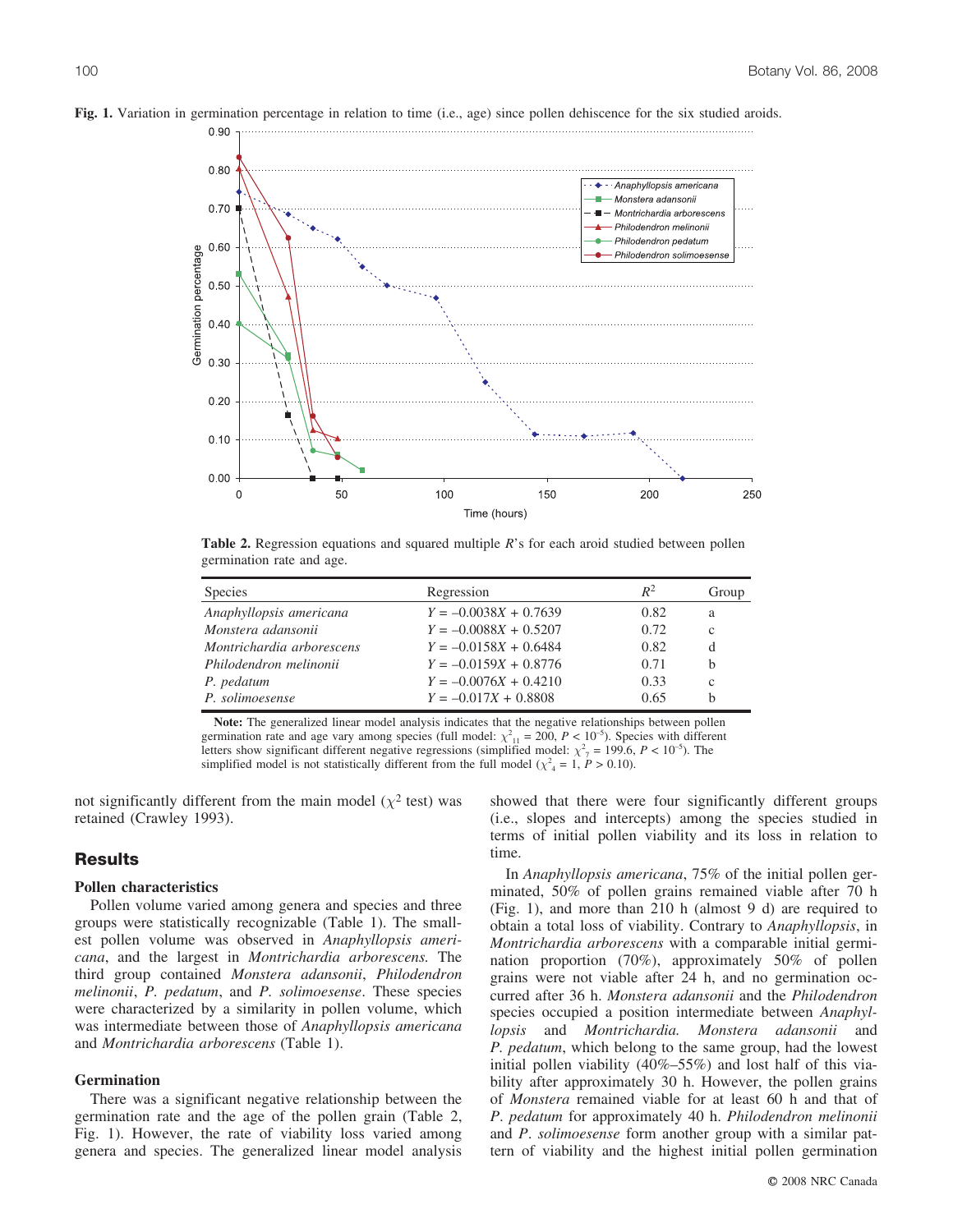(80% and more). In these species, pollen lost 50% of its viability after 24 h, and remained viable for at least 48 h. These two *Philodendron* species belong statistically to a different group than *M. arborescens,* even if the regression slopes are very close (Table 2), because their initial germination proportions were different (82% vs. 70%, respectively).

# **Discussion**

In all species studied, except *Anaphyllopsis americana* and *Monstera deliociosa*, pollen germinated within the growing medium almost immediately, i.e., in less than 1 h (Table 1). Although the pollen volume of *Montrichardia arborescens* is significantly greater than that of the other species, this did not affect the speed of germination. In *A. americana* however, the smaller pollen volume seems to be linked to a lower speed of germination.

It has been shown that pollen hydration influences pollen viability and germination (Nepi et al. 2001; Franchi et al. 2002; Pacini et al. 2006). In regard to the analysis of Pacini et al. (2006), one may hypothesize that pollen of species with a short pollination time window, such as *Philodendron* and *Montrichardia*, lose water more rapidly than pollen of *Anaphyllopsis* and *Monstera*. Therefore, in *Philodendron* and *Montrichardia*, the transfer of pollen grains to a receptive stigma must be fast and efficient to avoid desiccation.

Partially hydrated pollens (pollen with a water content greater than 30%, Franchi et al. 2002) are associated with a rapid pollen-tube emission, because the rehydration phase is shorter (5–30 min) than for partially dehydrated pollens (>60 min; pollen with a water content less than 30%) (Nepi et al. 2001; Franchi et al. 2002; Pacini et al. 2006). In our study, the germination time (Table 1) indicates that in *Anaphyllopsis*, and maybe also in *Monstera*, the pollen corresponds to partially dehydrated pollen, unlike *Philodendron* and *Montrichardia* in which partially hydrated pollen is found.

Among the species studied, the longest pollen viability and the smallest pollen volume were found in *A. americana*. It is also the only species studied where the pollen is released progressively along the inflorescence over a long period of time (2–3 weeks; M. Chouteau, D. Barabé, and M. Gibernau, unpublished data, 2003). This geophytic species with bisexual flowers is also characterized by the highest ratio of pollen number / ovule number (P/O ratio) per flower and the longest flowering cycle (3–4 weeks) (Chouteau et al. 2006*a*). Thus, such high pollen viability could compensate for a more or less efficient pollination system by increasing the time during which a pollen grain can germinate on a receptive stigma.

The largest pollen volume and the lowest pollen viability were found in *Montrichardia arborescens*. This species, with unisexual flowers, is also characterized by facultative xenogamy (Gibernau et al. 2003*a*; Chouteau et al. 2006*a*). One might think that large pollen and short viability would be associated with a short flowering cycle (2 d) and presence of facultative xenogamy. However, these characters may also be linked to the particular morphofunctional anatomy of *M. arborescens*. Bringing pollen grains in contact with water leads to a rapid swelling of the intine followed by an explosive opening of the exine, with no protective

coating around the damageable pollen protoplast (Weber and Halbritter 2007). This might, therefore, explain why the pollen of *Montrichardia arborescens* does not have a long viability time.

*Monstera adansonii* is characterized by bisexual flowers and an intermediate flowering cycle of 6 d (M. Chouteau, D. Barabé, and M. Gibernau, unpublished data, 2003). Anthesis occurs on the last day of the flowering cycle, and pollen is released simultaneously along the inflorescence as in *Philodendron* species. This mode of release and the size of pollen may explain why the pollen of *Monstera adansonii* behaves differently from the pollen of *Anaphyllopsis americana*. *Monstera adansonii* has a P/O ratio per inflorescence significantly different from that of all *Philodendron* species examined in this study (Chouteau et al. 2006*a*). This indicates that P/O is associated with pollen viability. Although the differences are not very strong in the group characterized by the same average pollen volume (*Monstera adansonii*, *Philodendron* spp.), there are two subgroups with regard to pollen germination rate (Table 2): *M. adansonii* – *Philodendron pedatum* and *P*. *melinonii* – *P. solimoesense*.

*Monstera adansonii* and *P. pedatum* share the same growth habit. Both species grow primarily as climbing vines producing long internodes. However, in their reproductive phase, the architectural structure of both species is different. When the first mature functional inflorescences appear, *M. adansonii* loses its climbing structure (long internodes) to adopt a rosette habit, contrary to *P. pedatum*, which maintains a climbing form even during its mature phase. *Philodendron solimoesense* and *P*. *melinonii* are two hemiepiphytic species growing just below the canopy. Both species have short internodes, but the mode of ramification is different (D. Barabé, unpublished results, 2003). Therefore it is very difficult to find a unique character explaining the cluster formed by these four species belonging to two morphologically different genera. In fact, these four species are linked by two characters that are not present together in *Anaphyllopsis americana* or *Montrichardia arborescens*: intermediate pollen size and mode of release of pollen.

There is a trend with regard to pollen viability among the six species analyzed. The percentage of viability decreases as we go from species having a long flowering cycle and small pollen grain (*Anaphyllopsis americana*) to species with a short flowering cycle and large pollen grain (*Montrichardia arborescens*). By including the species in an intermediate position, the trend can be represented in the following way: *Anaphyllopsis americana*  $\rightarrow$  (*Monstera adansonii* – *Philodendron pedatum*) ? (*P*. *melinonii* – *P. solimoesense*)  $\rightarrow$  *Montrichardia arborescens*. This trend indicates that reproductive characters such as pollen germination and flowering cycle are integrated in a functional way to ensure the efficiency of pollination mechanisms.

Germination of pollen is generally most successful immediately after anthesis, and viability deteriorates rapidly in most species (Kearns and Inouye 1993). In *Erythronium grandiflorum* Pursh (Liliaceae), pollen viability decreases significantly within 1 h of exposure to air after dehiscence (Kearns and Inouye 1993). However, not all pollen is shortlived; some Rosaceous and Liliaceous pollen can remain viable for 100 d (Leduc et al. 1990). Our results confirm a rapid loss of pollen viability for species with a short flower